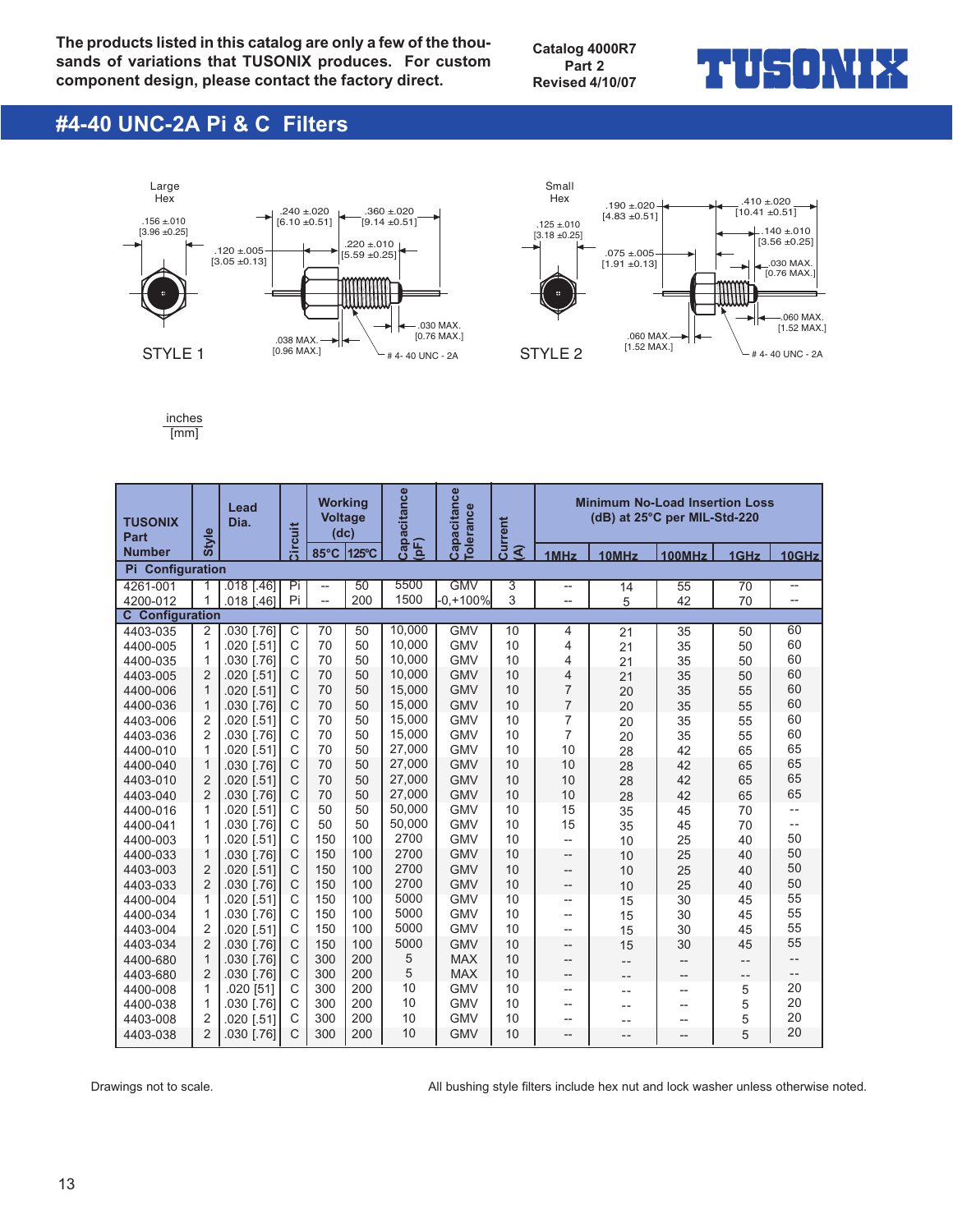

#### **TUSONIX 4400 Series Miniature EMI Filters**

These filters are ideal for applications where small size and high performance are critical and a threaded mounting technique is desired.

These C and L configured filters are available in two physical configurations and can be supplied with either unified or metric thread (see page 18 for metric). The small package and large range of electrical characteristics of the 4400 Series make it an effective solution for a variety of microwave applications.



| <b>TUSONIX</b><br>Part     |                | Lead<br>Dia.               | Circuit      |      | <b>Working</b><br><b>Voltage</b><br>(dc) | Capacitance | Capacitance<br><b>Tolerance</b> | Current  | <b>Minimum No-Load Insertion Loss</b><br>(dB) at 25°C per MIL-Std-220 |       |               |      |       |
|----------------------------|----------------|----------------------------|--------------|------|------------------------------------------|-------------|---------------------------------|----------|-----------------------------------------------------------------------|-------|---------------|------|-------|
| <b>Number</b>              | <b>Style</b>   |                            |              | 85°C | 125°C                                    | (pF)        |                                 | <u>a</u> | 1MHz                                                                  | 10MHz | <b>100MHz</b> | 1GHz | 10GHz |
| <b>Configuration</b><br>C. |                | <b>Continued from page</b> |              |      | 13)                                      |             |                                 |          |                                                                       |       |               |      |       |
| 4400-009                   | $\mathbf 1$    | 020 [.51]                  | $\mathsf{C}$ | 300  | 200                                      | 25          | <b>GMV</b>                      | 10       | --                                                                    | --    | --            | 10   | 25    |
| 4400-039                   | 1              | .030 [.76]                 | $\mathsf{C}$ | 300  | 200                                      | 25          | <b>GMV</b>                      | 10       | --                                                                    | --    | --            | 10   | 25    |
| 4403-009                   | $\overline{2}$ | .020 [.51]                 | $\mathsf{C}$ | 300  | 200                                      | 25          | <b>GMV</b>                      | 10       | $-$                                                                   | --    | --            | 10   | 25    |
| 4403-039                   | $\overline{2}$ | 030 [.76]                  | $\mathsf{C}$ | 300  | 200                                      | 25          | <b>GMV</b>                      | 10       | $-$                                                                   | --    | --            | 10   | 25    |
| 4400-000                   | $\mathbf{1}$   | .020 [.51]                 | $\mathsf{C}$ | 300  | 200                                      | 100         | <b>GMV</b>                      | 10       | --                                                                    | --    | 3             | 20   | 28    |
| 4400-030                   | $\mathbf{1}$   | 030 [.76]                  | $\mathsf{C}$ | 300  | 200                                      | 100         | <b>GMV</b>                      | 10       | $-$                                                                   | --    | 3             | 20   | 28    |
| 4403-000                   | $\overline{2}$ | .020 [.51]                 | $\mathsf{C}$ | 300  | 200                                      | 100         | <b>GMV</b>                      | 10       | $-$                                                                   | --    | 3             | 20   | 28    |
| 4403-030                   | $\overline{2}$ | 030 [.76]                  | $\mathsf{C}$ | 300  | 200                                      | 100         | <b>GMV</b>                      | 10       | $-$                                                                   | --    | 3             | 20   | 28    |
| 4400-001                   | $\mathbf{1}$   | .020 [.51]                 | $\mathsf{C}$ | 300  | 200                                      | 500         | <b>GMV</b>                      | 10       | --                                                                    | --    | 15            | 35   | 40    |
| 4400-031                   | $\overline{1}$ | .030 [.76]                 | $\mathsf{C}$ | 300  | 200                                      | 500         | <b>GMV</b>                      | 10       | $-$                                                                   | --    | 15            | 35   | 40    |
| 4403-001                   | $\overline{2}$ | .020 [.51]                 | $\mathsf{C}$ | 300  | 200                                      | 500         | <b>GMV</b>                      | 10       | $-$                                                                   | --    | 15            | 35   | 40    |
| 4403-031                   | $\overline{2}$ | .030 [.76]                 | $\mathsf{C}$ | 300  | 200                                      | 500         | <b>GMV</b>                      | 10       | $-$                                                                   | --    | 15            | 35   | 40    |
| 4400-007                   | 1              | 020 [.51]                  | C            | 300  | 200                                      | 1000        | <b>GMV</b>                      | 10       | --                                                                    | 5     | 20            | 35   | 45    |
| 4400-037                   | 1              | .030 [.76]                 | $\mathsf{C}$ | 300  | 200                                      | 1000        | <b>GMV</b>                      | 10       | $-$                                                                   | 5     | 20            | 35   | 45    |
| 4403-007                   | $\overline{2}$ | .020 [.51]                 | $\mathsf{C}$ | 300  | 200                                      | 1000        | <b>GMV</b>                      | 10       | $-$                                                                   | 5     | 20            | 35   | 45    |
| 4403-037                   | $\overline{2}$ | .030 [.76]                 | $\mathsf{C}$ | 300  | 200                                      | 1000        | <b>GMV</b>                      | 10       | $-$                                                                   | 5     | 20            | 35   | 45    |
| 4400-002                   | $\mathbf{1}$   | .020 [.51]                 | $\mathsf{C}$ | 300  | 200                                      | 1200        | <b>GMV</b>                      | 10       | $-$                                                                   | 5     | 20            | 35   | 45    |
| 4400-032                   | 1              | 030 [.76]                  | $\mathsf{C}$ | 300  | 200                                      | 1200        | <b>GMV</b>                      | 10       | $-$                                                                   | 5     | 20            | 35   | 45    |
| 4403-002                   | $\overline{2}$ | .020 [.51]                 | C            | 300  | 200                                      | 1200        | <b>GMV</b>                      | 10       | $-$                                                                   | 5     | 20            | 35   | 45    |
| 4403-032                   | $\overline{2}$ | 030 [.76]                  | C            | 300  | 200                                      | 1200        | <b>GMV</b>                      | 10       | --                                                                    | 5     | 20            | 35   | 45    |
| <b>L</b> Configuration     |                |                            |              |      |                                          |             |                                 |          |                                                                       |       |               |      |       |
| 4400-055                   | 1              | 020 [.51]                  | L            | 70   | 50                                       | 10.000      | <b>GMV</b>                      | 10       | 4                                                                     | 21    | 35            | 55   | 70    |
| 4400-056                   | 1              | 020 [.51]                  | L            | 70   | 50                                       | 15,000      | <b>GMV</b>                      | 10       | 7                                                                     | 25    | 40            | 60   | 60    |
| 4400-060                   | $\mathbf 1$    | 020 [.51]                  | L            | 70   | 50                                       | 27,000      | <b>GMV</b>                      | 10       | 10                                                                    | 28    | 45            | 65   | 70    |
| 4400-057                   | $\mathbf 1$    | .020 [.51]                 | $\mathbf{L}$ | 50   | 50                                       | 50,000      | <b>GMV</b>                      | 10       | 15                                                                    | 35    | 52            | 70   | --    |
| 4400-053                   | $\overline{1}$ | .020 [.51]                 | L            | 150  | 100                                      | 2700        | <b>GMV</b>                      | 10       | $\qquad \qquad -$                                                     | 10    | 25            | 40   | 55    |
| 4400-054                   | $\mathbf 1$    | .020 [.51]                 |              | 150  | 100                                      | 5000        | <b>GMV</b>                      | 10       | $-$                                                                   | 15    | 30            | 45   | 60    |
| 4400-050                   | 1              | 020 [.51]                  | L            | 300  | 200                                      | 100         | <b>GMV</b>                      | 10       | $-$                                                                   | --    | 3             | 20   | 33    |
| 4400-051                   | 1              | 020 [.51]                  |              | 300  | 200                                      | 500         | <b>GMV</b>                      | 10       | $-$                                                                   | --    | 15            | 35   | 45    |
| 4400-052                   | 1              | .020 [.51]                 |              | 300  | 200                                      | 1200        | <b>GMV</b>                      | 10       | $-$                                                                   | 5     | 20            | 35   | 50    |

Drawings not to scale. *Please Note:* All bushing style filters include hex nut and lock washer unless otherwise noted.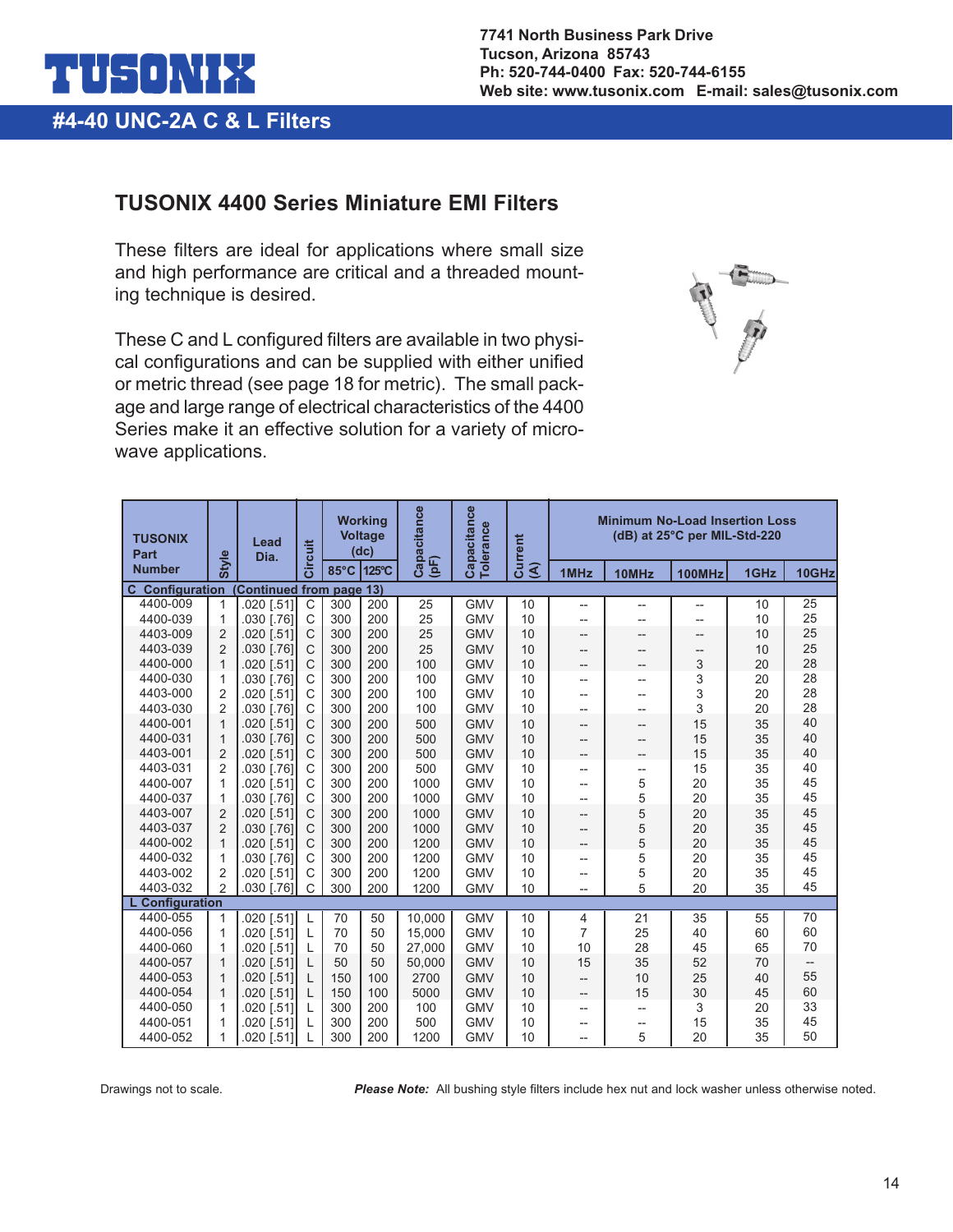

#### **#6-40 UNF-2A EMI Pi Filters**

inches [mm]



| <b>TUSONIX</b><br>Part  | $\omega$ | ≝        |                | <b>Working</b><br><b>Voltage</b><br>(dc) | $\omega$<br>citan     | $\omega$<br>ō<br>显<br>≔<br>$\mathbf{\sigma}$<br>ω<br>흐 | ≝                                |       | <b>Minimum No-Load Insertion Loss</b><br>(dB) at 25°C per MIL-Std-220 |      |       |
|-------------------------|----------|----------|----------------|------------------------------------------|-----------------------|--------------------------------------------------------|----------------------------------|-------|-----------------------------------------------------------------------|------|-------|
| <b>Number</b>           | ທັ       | <u>ۃ</u> | $85^{\circ}$ C | 125°C                                    | က်<br>(ချင်<br>ത<br>ت | <b>S</b><br>$\circ$<br>е                               | 5<br>$\widehat{\mathbf{S}}$<br>ပ | 10MHz | <b>100MHz</b>                                                         | 1GHz | 10GHz |
| <b>Pi</b> Configuration |          |          |                |                                          |                       |                                                        |                                  |       |                                                                       |      |       |
| 4200-000                |          | Pi       | 300            | 200                                      | 1500                  | GMV                                                    | 10                               | 5     | 40                                                                    | 60   | 60    |
| 4200-002                | ◠        | Pi       | 300            | 200                                      | 1500                  | GMV                                                    | 10                               | 5     | 40                                                                    | 60   | 60    |
| 4200-005                |          | Pi       | 300            | 200                                      | 3000                  | GMV                                                    | 10                               | 8     | 50                                                                    | 70   | 70    |

Drawings not to scale. *Please Note*: All bushing style filters include hex nut and lock washer unless otherwise noted.

|              | <b>MIL PARTS CROSS REFERENCE</b> |            |              |                           |            |
|--------------|----------------------------------|------------|--------------|---------------------------|------------|
|              | MIL-PRF-15733 TUSONIX No.        | Page No. ❖ |              | MIL-PRF-15733 TUSONIX No. | Page No. ❖ |
| /28-0001     | 4201-501                         | 18         | /61-0001     | 4204-500                  | 19         |
| $/28 - 0002$ | 4201-503                         | 18         | /61-0002     | 4202-501                  | 20         |
| $/28 - 0003$ | 4251-503                         | <b>NS</b>  | $/61 - 0003$ | 4206-502                  | 21         |
| $/33 - 0001$ | 4101-502                         | 12         | /61-0004     | 4206-501                  | 21         |
| /33-0002     | 4101-503                         | 12         | /61-0005     | 4203-502                  | <b>NS</b>  |
| /38-0004     | 4601-503                         | <b>NS</b>  | /61-0006     | 4203-501                  | 20         |
| $/38 - 0005$ | 4601-504                         | <b>NS</b>  | /61-0007     | 4203-552                  | 20         |
| /43-0001     | 4204-501                         | 19         | /61-0008     | 4201-502                  | 18         |
| /43-0002     | 4201-506                         | <b>NS</b>  | /61-0009     | 4253-500                  | <b>NS</b>  |
| /44-0001     | 4251-500                         | <b>NS</b>  | /61-0010     | 4203-553                  | 20         |
| /44-0002     | 4205-500                         | <b>NS</b>  | $/61 - 0011$ | 4203-551                  | 20         |
| /44-0003     | 4205-501                         | <b>NS</b>  | /61-0012     | 4253-501                  | <b>NS</b>  |
| /46-0001     | 4207-500                         | <b>NS</b>  | $/61 - 0013$ | 4251-502                  | <b>NS</b>  |
| /49-0001     | 4601-502                         | <b>NS</b>  | /61-0014     | 4251-501                  | <b>NS</b>  |
| /49-0006     | 4601-501                         | <b>NS</b>  | $/62 - 0001$ | 4101-501                  | 12         |
| /49-0007     | 4601-500                         | <b>NS</b>  | /62-0002     | 4100-500                  | 12         |
| /51-0001     | 4101-504                         | 12         | /62-0003     | 4101-505                  | 12         |
| /51-0002     | 4151-501                         | 12         | /62-0004     | 4151-500                  | 12         |
|              |                                  |            | /66-0001     | 4101-500                  | 12         |

❖ NS indicates a part that is not shown in this catalog.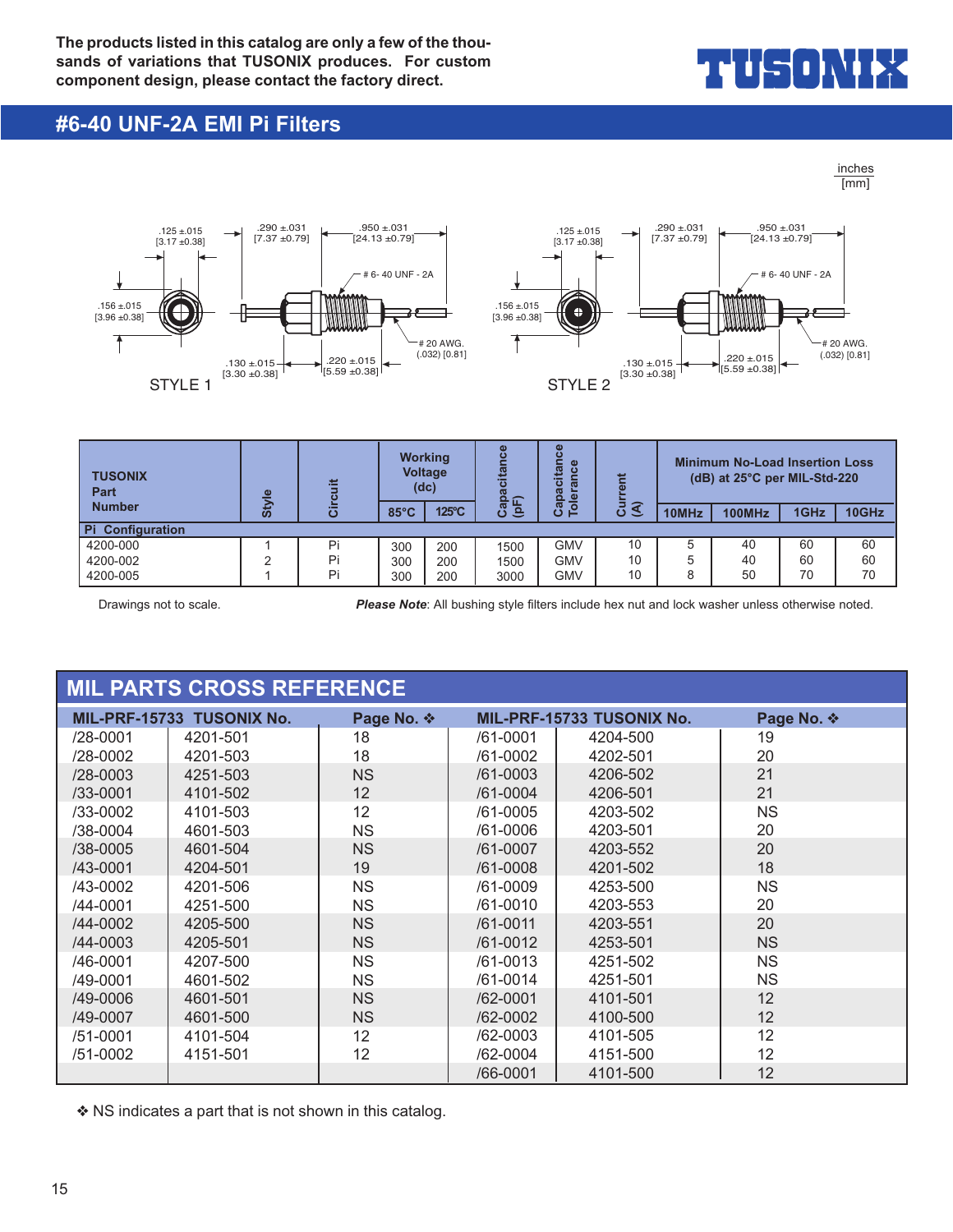## ╶┑╸╽╲╽

**7741 North Business Park Drive Tucson, Arizona 85743 Ph: 520-744-0400 Fax: 520-744-6155 Web site: www.tusonix.com E-mail: sales@tusonix.com**

#### **#6-32 UNC-2A Pi, C & L Filters and Feed-thru Capacitors**



--

Drawings not to scale. *Please Note:* All bushing style filters include hex nut and lock washer unless otherwise noted.

--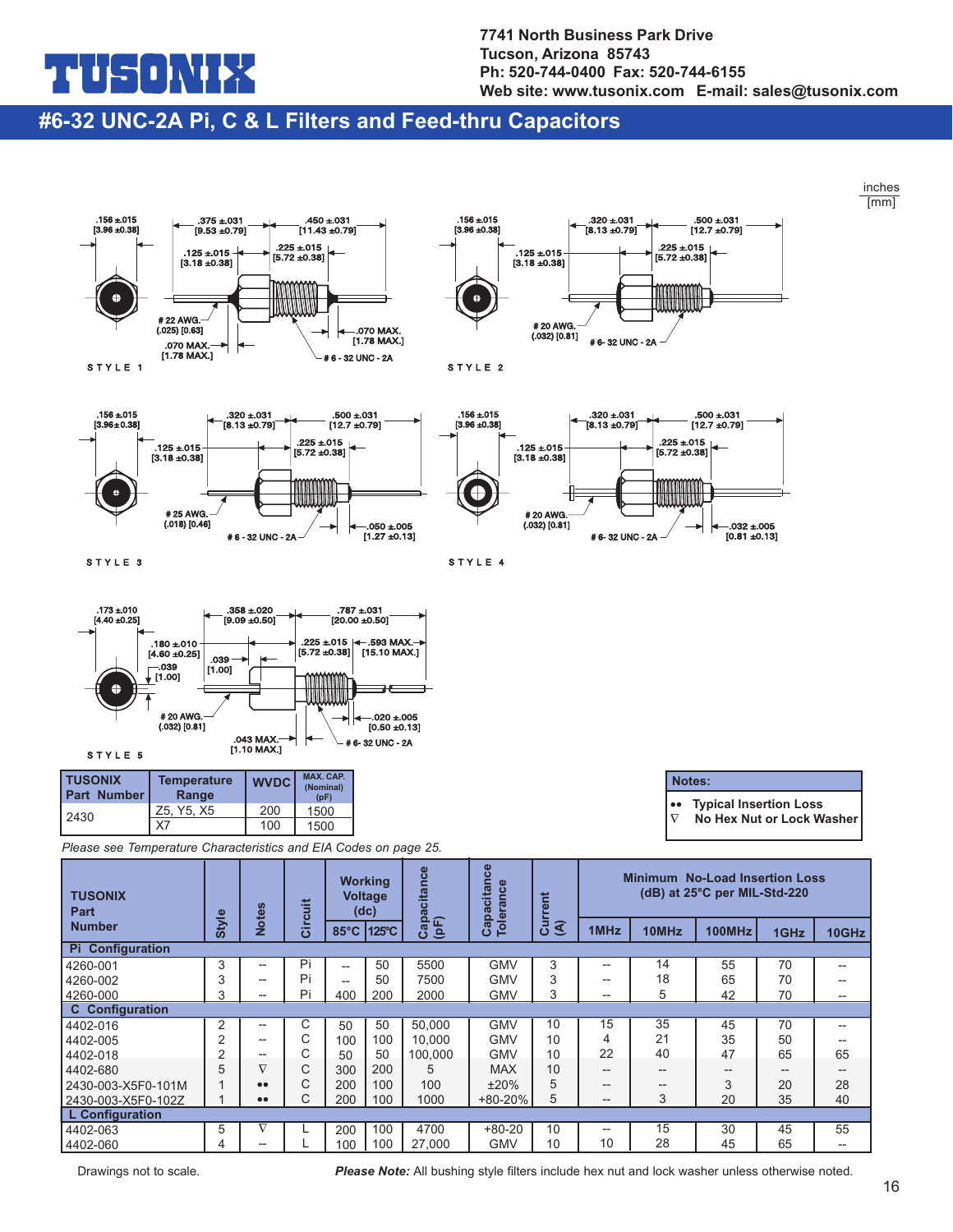## ╻┪╽┝╤┨╻╽╲╽┢┋┥

### **#8-32 UNC-2A Pi, C & L Filters and Feed-Thru Capacitors**



Drawings not to scale. *Please Note:* All bushing style filters include hex nut and lock washer unless otherwise noted. <sup>17</sup>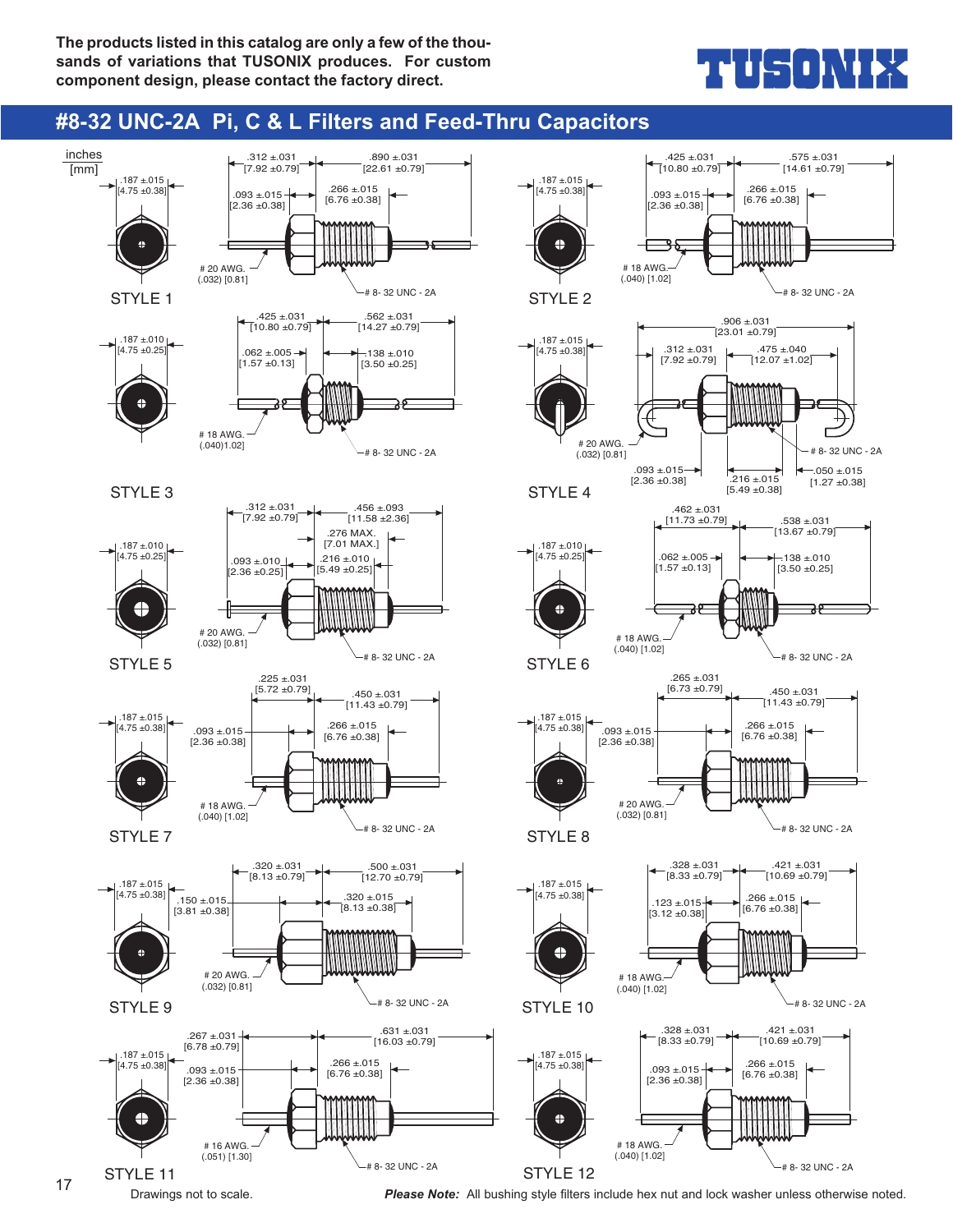## コリウ

#### **7741 North Business Park Drive Tucson, Arizona 85743 Ph: 520-744-0400 Fax: 520-744-6155 Web site: www.tusonix.com E-mail: sales@tusonix.com**

#### **#8-32 UNC-2A Pi, C & L Filters and Feed-Thru Capacitors**



Drawings not to scale. *Please Note:* All bushing style filters include hex nut and lock washer unless otherwise noted. 18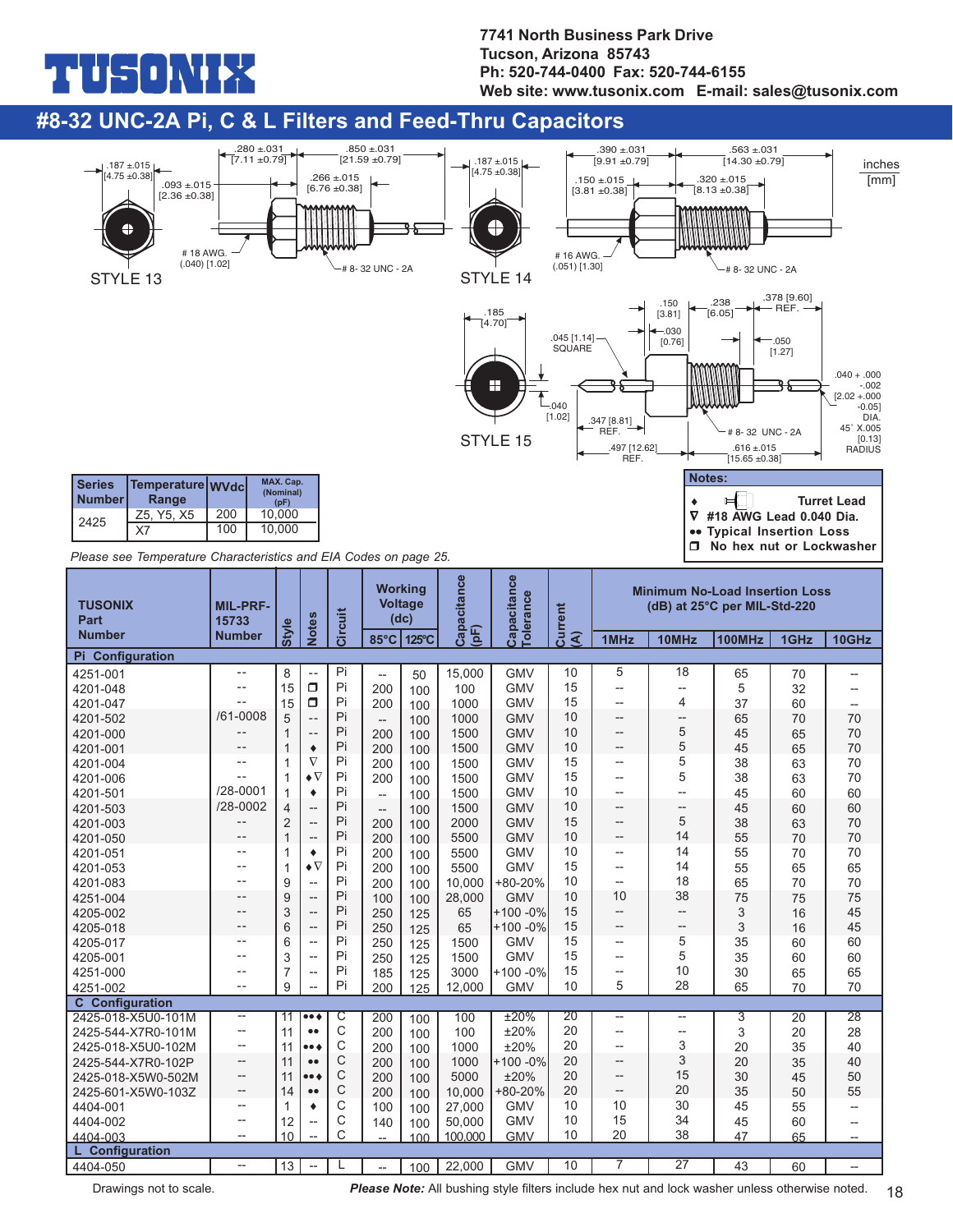## THUS ONIEZ

#### **#8-36 UNF-2A and #12-28 UNF-2A Pi & C Filters and Feed-Thru Capacitors**



19 Drawings not to scale. **Please note:** All bushing style filters include hex nut and lock washer unless otherwise specified.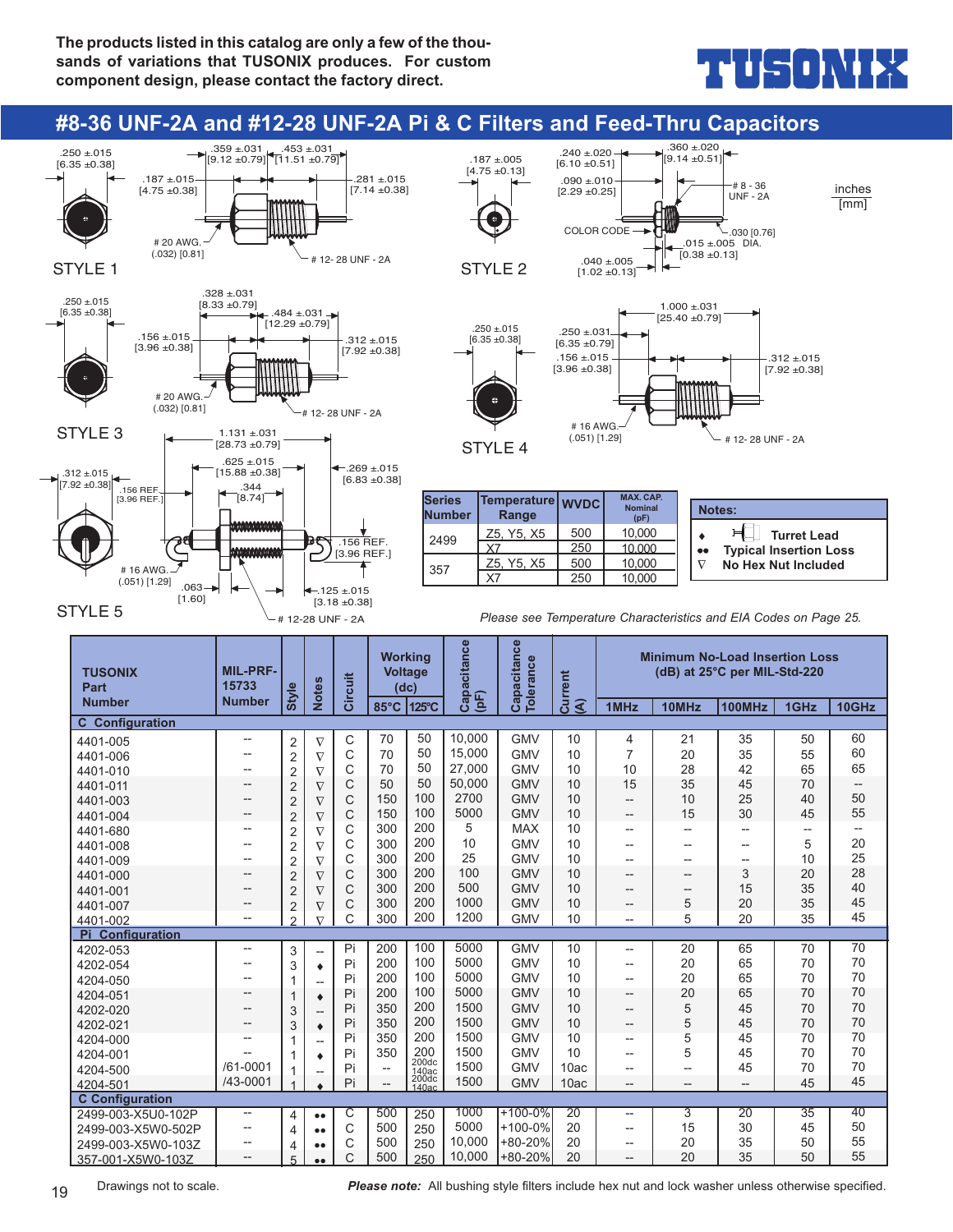# ñ

#### **7741 North Business Park Drive Tucson, Arizona 85743 Ph: 520-744-0400 Fax: 520-744-6155 Web site: www.tusonix.com E-mail: sales@tusonix.com**

### **#12-32 UNEF-2A Pi, & C Filters**



|  |  | Please see Temperature Characteristics and EIA Codes on page 25. |  |  |  |  |
|--|--|------------------------------------------------------------------|--|--|--|--|
|--|--|------------------------------------------------------------------|--|--|--|--|

| <b>TUSONIX</b><br>Part  | <b>MIL-PRF-</b><br>15733 | Style          | <b>Notes</b>             | Circuit | <b>Working</b><br><b>Voltage</b><br>(dc) |                | Capacitance | Capacitance<br><b>Tolerance</b> | Current        |       | <b>Minimum No-Load Insertion Loss</b><br>(dB) at 25°C per MIL-Std-220 |      |       |
|-------------------------|--------------------------|----------------|--------------------------|---------|------------------------------------------|----------------|-------------|---------------------------------|----------------|-------|-----------------------------------------------------------------------|------|-------|
| <b>Number</b>           | <b>Number</b>            |                |                          |         | 85°C                                     | 125°C          | $($ pF $)$  |                                 | $\mathfrak{F}$ | 10MHz | 100MHz                                                                | 1GHz | 10GHz |
| <b>Pi</b> Configuration |                          |                |                          |         |                                          |                |             |                                 |                |       |                                                                       |      |       |
| 4207-003                | --                       | 3              | $\overline{\phantom{a}}$ | Pi      | 100                                      | 70             | 12.000      | <b>GMV</b>                      | 10             | 45    | 70                                                                    | 70   | 70    |
| 4253-002                | --                       | 3              | $\overline{a}$           | Pi      | 100                                      | 70             | 50.000      | <b>GMV</b>                      | 10             | 60    | 75                                                                    | 75   | 75    |
| 4202-050                |                          |                | $\overline{a}$           | Pi      | 200                                      | 100            | 5000        | <b>GMV</b>                      | 10             | 20    | 65                                                                    | 70   | 70    |
| 4202-051                | --                       |                | ٠                        | Pi      | 200                                      | 100            | 5000        | <b>GMV</b>                      | 10             | 20    | 65                                                                    | 70   | 70    |
| 4203-050                |                          | 2              | --                       | Pi      | 200                                      | 100            | 5000        | <b>GMV</b>                      | 10             | 20    | 65                                                                    | 70   | 70    |
| 4203-051                | --                       | $\overline{2}$ | ٠                        | Pi      | 200                                      | 100            | 5000        | <b>GMV</b>                      | 10             | 20    | 65                                                                    | 70   | 70    |
| 4203-053                | --                       | 2              | $\bullet$ A              | Pi      | 200                                      | 100<br>100dc   | 5000        | <b>GMV</b>                      | 10             | 20    | 65                                                                    | 70   | 70    |
| 4203-551                | /61-0011                 | $\overline{2}$ | $\bullet$ B              | Pi      | $\overline{\phantom{a}}$                 | 70ac<br>100dc  | 5000        | <b>GMV</b>                      | 10ac           | --    | 65                                                                    | 70   | 70    |
| 4203-553                | /61-0010                 | 2              | $\bullet$ A              | Pi      | $\overline{\phantom{a}}$                 | 70ac           | 5000        | <b>GMV</b>                      | 10ac           | --    | 65                                                                    | 70   | 70    |
| 4253-001                |                          | $\overline{2}$ | ۰                        | Pi      | $\qquad \qquad -$                        | 100            | 25,000      | <b>GMV</b>                      | 10             | 30    | 65                                                                    | 70   | 70    |
| 4253-000                | --                       | 3              | --                       | Pi      | $\qquad \qquad -$                        | 140            | 22,000      | <b>GMV</b>                      | 10             | 45    | 75                                                                    | 75   | 75    |
| 4202-000                |                          |                | --                       | Pi      | 350                                      | 200            | 1500        | <b>GMV</b>                      | 10             | 5     | 45                                                                    | 70   | 70    |
| 4203-000                | --                       | 2              | $\overline{a}$           | Pi      | 350                                      | 200            | 1500        | <b>GMV</b>                      | 10             | 5     | 45                                                                    | 70   | 70    |
| 4202-001                |                          | 1              | ٠                        | Pi      | 350                                      | 200<br>200dc   | 1500        | <b>GMV</b>                      | 10             | 5     | 45                                                                    | 70   | 70    |
| 4202-501                | /61-0002                 |                | ٠                        | Pi      |                                          | 140ac          | 1500        | <b>GMV</b>                      | 10ac           | --    | 45                                                                    | 70   | 70    |
| 4203-003                |                          | $\overline{2}$ | $\bullet$ A              | Pi      | 350                                      | 200<br>200dc   | 1500        | <b>GMV</b>                      | 10             | 5     | 45                                                                    | 70   | 70    |
| 4203-501                | /61-0006                 | $\overline{2}$ | $\bullet$ B              | Pi      | $\qquad \qquad -$                        | 140ac<br>100dc | 1500        | <b>GMV</b>                      | 10ac           | --    | 45                                                                    | 70   | 70    |
| 4203-552                | /61-0007                 | 2              | $\bullet$ A              | Pi      | $\hspace{0.05cm} \ldots$                 | 70ac           | 5000        | <b>GMV</b>                      | 10ac           | $-\!$ | 65                                                                    | 70   | 70    |
| 4207-000                |                          | 5              | --                       | Pi      | 500                                      | 300            | 1200        | <b>GMV</b>                      | 10             | 5     | 43                                                                    | 55   | 55    |
| 4207-001                | --                       | 5              | --                       | Pi      | 500                                      | 300            | 4000        | <b>GMV</b>                      | 10             | 15    | 55                                                                    | 60   | 60    |
| 4202-004                | --                       |                | $\nabla$                 | Pi      | 500                                      | 350            | 2500        | <b>GMV</b>                      | 15             | 5     | 50                                                                    | 70   | 70    |
| <b>C</b> Configuration  |                          |                |                          |         |                                          |                |             |                                 |                |       |                                                                       |      |       |
| 2452-000-X7R0-101M      | --                       | 4              | $\bullet\bullet$         | C       | 500                                      | 250            | 100         | ±20%                            | 20             | $-$   | 3                                                                     | 20   | 28    |
| 2452-000-X7R0-471M      | --                       | 4              | $\bullet\bullet$         | C       | 500                                      | 250            | 470         | ±20%                            | 20             | $-$   | 12                                                                    | 27   | 27    |
| 2452-000-X5U0-102P      | $\overline{a}$           | 4              |                          | Ć       | 500                                      | 250            | 1000        | $+100-0%$                       | 20             | 3     | 20                                                                    | 35   | 40    |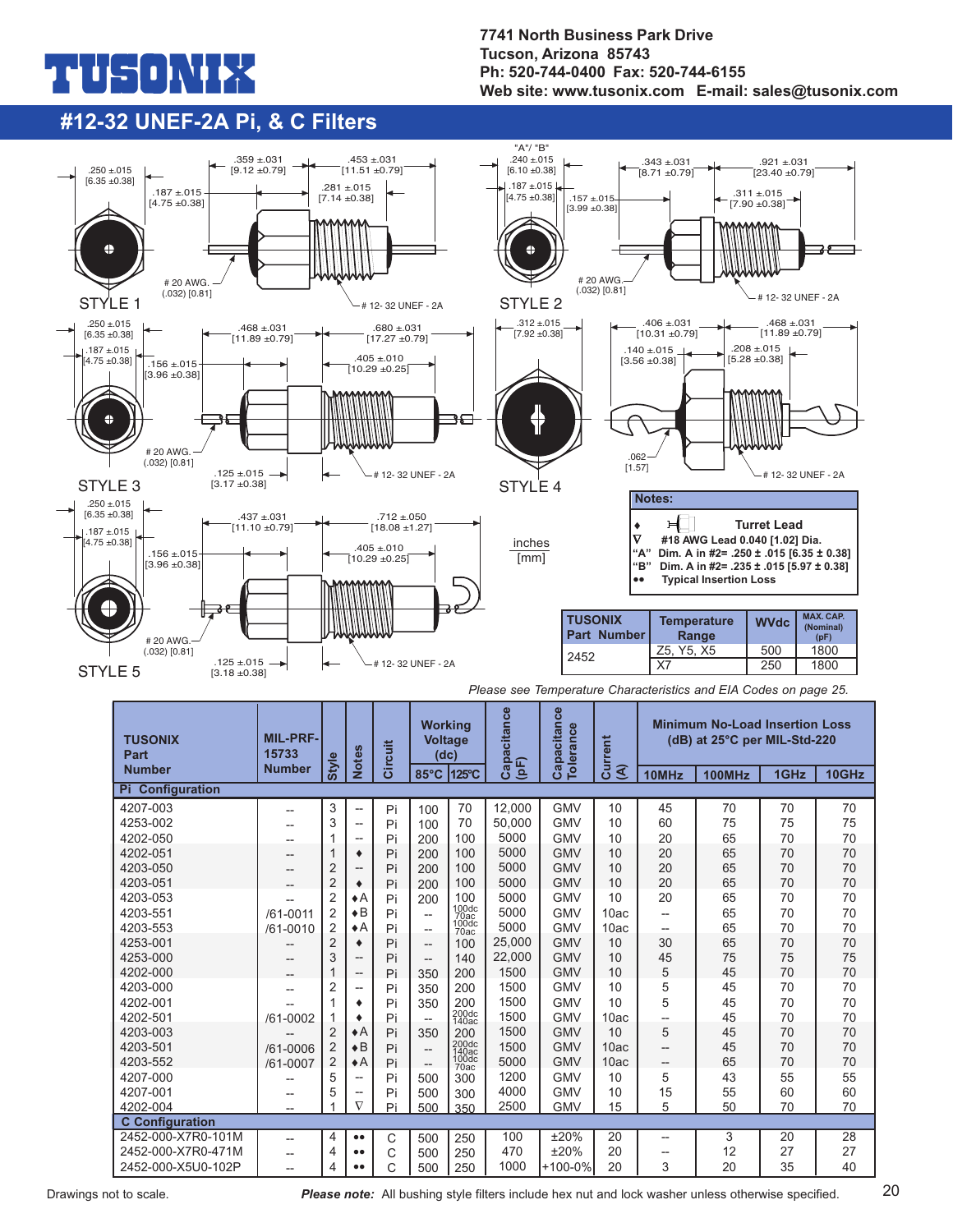## $\frac{1}{2}$   $\frac{1}{2}$   $\frac{1}{2}$

inches

### **1/4-28 and 5/16-24 UNF-2A and 5/16-32 UNEF-2A Pi Filters and Feed-Thru Capacitors**









**Notes:**

∇5/16-24 UNF-2A Thread •• Typical Insertion Loss

| <b>TUSONIX</b><br><b>Part Number</b> | <b>Temperature</b><br>Range | <b>WVDC</b> | <b>MAX. CAP.</b><br>(Nominal)<br>(pF) |
|--------------------------------------|-----------------------------|-------------|---------------------------------------|
| 327                                  | Z5, Y5, X5                  | 500         | 10.000                                |
|                                      | X7                          | 250         | 10.000                                |
| 2432                                 | Z5, Y5, X5                  | 2000        | 7.000                                 |
|                                      | X7                          | 1000        | 7.000                                 |

*Please see Temperature Characteristics and EIA Codes on page 25.*

| <b>TUSONIX</b><br>Part  | <b>MIL-PRF-</b><br>15733 | <b>Style</b>   | Notes            | Circuit |                | <b>Working</b><br><b>Voltage</b><br>(dc) | apacitance      | Capacitance<br><b>Tolerance</b> | urrent                                   |       | <b>Minimum No-Load Insertion Loss</b><br>(dB) at 25°C per MIL-Std-220 |      |       |
|-------------------------|--------------------------|----------------|------------------|---------|----------------|------------------------------------------|-----------------|---------------------------------|------------------------------------------|-------|-----------------------------------------------------------------------|------|-------|
| <b>Number</b>           | <b>Number</b>            |                |                  |         | $85^{\circ}$ C | 125°C                                    | $($ pF $)$<br>ن |                                 | $\widehat{\mathbf{A}}$<br>$\overline{c}$ | 10MHz | <b>100MHz</b>                                                         | 1GHz | 10GHz |
| <b>C</b> Configuration  |                          |                |                  |         |                |                                          |                 |                                 |                                          |       |                                                                       |      |       |
| 327-010-X5U0-102M       | --                       | $\overline{2}$ | $\bullet\bullet$ | C       | 500            | 250                                      | 1000            | ±20%                            | 20                                       | 3     | 20                                                                    | 35   | 40    |
| 327-010-X5U0-152M       | --                       | $\overline{2}$ | $\bullet\bullet$ | С       | 500            | 250                                      | 1500            | ±20%                            | 20                                       | 5     | 22                                                                    | 35   | 40    |
| 327-010-X5U0-502P       | --                       | $\overline{2}$ | $\bullet\bullet$ | U       | 500            | 250                                      | 5000            | $+100-0%$                       | 20                                       | 15    | 30                                                                    | 45   | 50    |
| 327-010-X7W0-103Z       | --                       | C              | $\bullet\bullet$ |         | 500            | 250                                      | 10,000          | $+80-20%$                       | 20                                       | 20    | 35                                                                    | 50   | 55    |
| <b>C</b> Configuration  |                          |                |                  |         |                |                                          |                 |                                 |                                          |       |                                                                       |      |       |
| 2432-002-X5R0-101M      | --                       | 3              | $\bullet\bullet$ | C       | 2000           | 1000                                     | 100             | ±20%                            | 20                                       | --    | 3                                                                     | 20   | 27    |
| 2432-002-X5S0-471M      | --                       | 3              | $\bullet\bullet$ | С       | 2000           | 1000                                     | 470             | ±20%                            | 20                                       | --    | 12                                                                    | 27   | 27    |
| 2432-002-X5U0-502M      | --                       | 3              | $\bullet\bullet$ | С       | 2000           | 1000                                     | 5000            | ±20%                            | 20                                       | 15    | 30                                                                    | 45   | 50    |
| 2432-002-X5W0-752Z      | --                       | 3              | $\bullet\bullet$ | C.      | 2000           | 1000                                     | 7500            | $+80 - 20%$                     | 20                                       | 15    | 30                                                                    | 45   | 50    |
| 2432-002-X7R0-102M      | $\qquad \qquad -$        | 3              | $\bullet\bullet$ |         | 2000           | 1000                                     | 1000            | ±20%                            | 20                                       | 3     | 20                                                                    | 35   | 40    |
| <b>Pi</b> Configuration |                          |                |                  |         |                |                                          |                 |                                 |                                          |       |                                                                       |      |       |
| 4206-016                | --                       |                | --               | Pi      | 1000           | --                                       | 1000            | <b>GMV</b>                      | 25                                       | 3     | 35                                                                    | 65   | 65    |
| 4206-501                | /61-0004                 | 4              | $\overline{a}$   | Pi      | --             | 500dc<br>350ac                           | 2000            | <b>GMV</b>                      | 25ac                                     | --    | 55                                                                    | 70   | 70    |
| 4206-502                | /61-0003                 | 4              | $\nabla$         | Pi      | --             | 500dc<br>350ac                           | 2000            | <b>GMV</b>                      | 25ac                                     | --    | 55                                                                    | 70   | 70    |
| 4206-006                | --                       |                | --               | Pi      | 1000           | 500                                      | 3000            | <b>GMV</b>                      | 25                                       | 10    | 55                                                                    | 70   | 70    |

Drawings not to scale. *Please note:* All bushing style filters include hex nut and lock washer unless otherwise specified.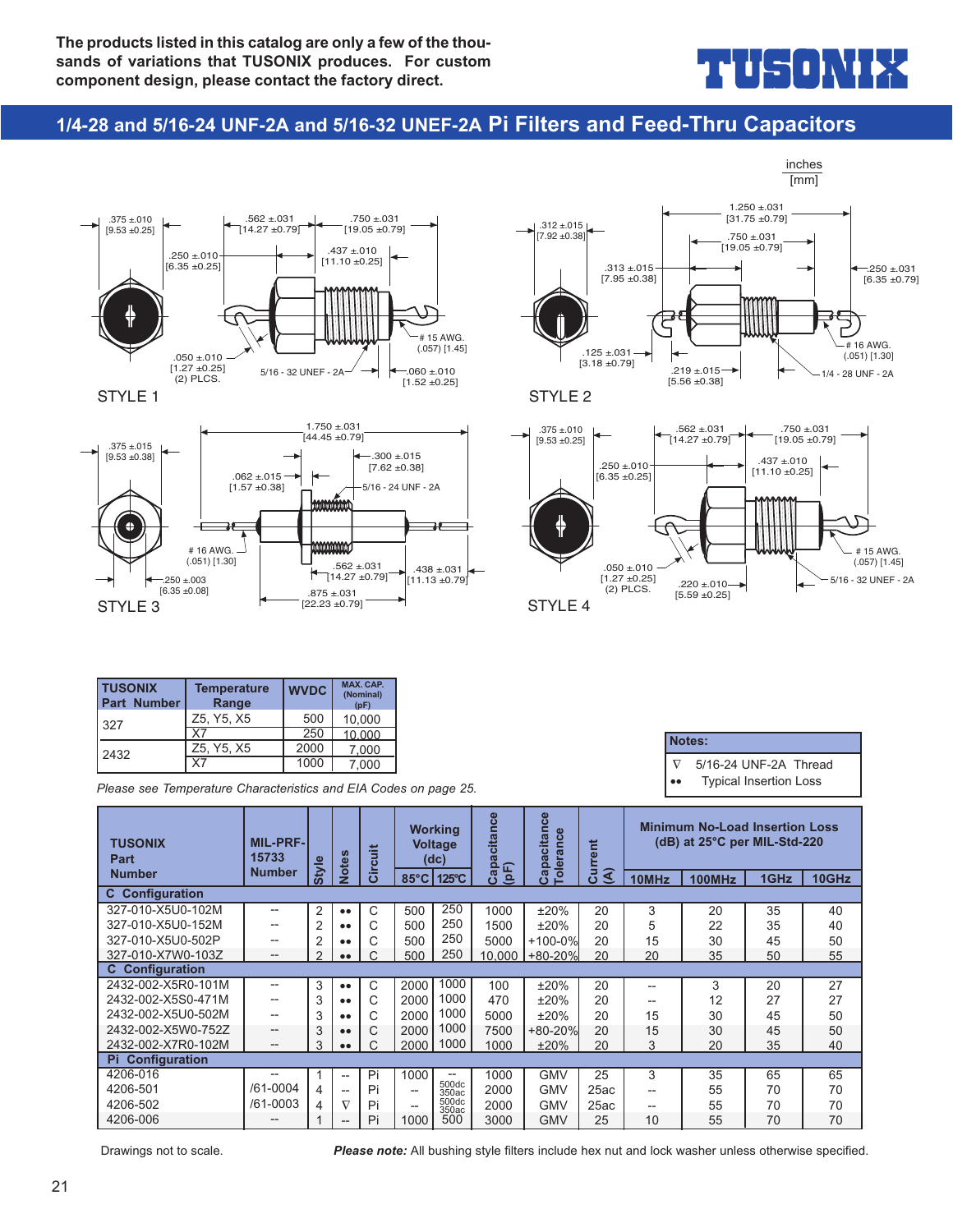# n h

### **Metric Bushing Filters**

#### **7741 North Business Park Drive Tucson, Arizona 85743 Ph: 520-744-0400 Fax: 520-744-6155 Web site: www.tusonix.com E-mail: sales@tusonix.com**



| <b>Series</b><br><b>Number</b> | Temperature WVdcl<br>Range |     | <b>MAX. CAP.</b><br><b>Nominal</b><br>(pF) |
|--------------------------------|----------------------------|-----|--------------------------------------------|
| 2499                           | Z5. Y5. X5                 | 500 | 5000                                       |
|                                | Χ7                         | 250 | 5000                                       |

*Please see Temperature Characteristics and EIA Codes on page 25.*

•• Typical Insertion Loss **Notes:**

| <b>TUSONIX</b><br>Part |                | <b>Notes</b>                                        | 吉    |                | <b>Working</b><br><b>Voltage</b><br>(dc) | pacitance | <b>es</b><br>Capacitan<br><b>Tolerance</b> | <b>Minimum No-Load Insertion Loss</b><br>(dB) at 25°C per MIL-Std-220<br>Current |       |       |        |      |       |
|------------------------|----------------|-----------------------------------------------------|------|----------------|------------------------------------------|-----------|--------------------------------------------|----------------------------------------------------------------------------------|-------|-------|--------|------|-------|
| <b>Number</b>          | Style          |                                                     | Circ | $85^{\circ}$ C | 125°C                                    | (F)<br>යි |                                            | ্ব                                                                               | 1MHz  | 10MHz | 100MHz | 1GHz | 10GHz |
| M3 Thread              |                |                                                     |      |                |                                          |           |                                            |                                                                                  |       |       |        |      |       |
| 4400-093               |                | $\overline{\phantom{a}}$                            | C    | 70             | 50                                       | 10.000    | +80-20%                                    | 10                                                                               | 4     | 20    | 35     | 50   | 50    |
| 4400-098               |                | $- -$                                               |      | 70             | $50^{\circ}$                             | 27,000    | <b>GMV</b>                                 | 10                                                                               | 10    | 28    | 42     | 55   | 60    |
| 4400-099               |                | $\hspace{0.05cm} -\hspace{0.05cm} -\hspace{0.05cm}$ | C    | 50             | $50^{\circ}$                             | 50.000    | <b>GMV</b>                                 | 10                                                                               | 15    | 35    | 45     | 70   | $- -$ |
| 4400-094               |                | $\hspace{0.05cm} -\hspace{0.05cm} -\hspace{0.05cm}$ | С    | 150            | 100                                      | 4700      | <b>GMV</b>                                 | 10                                                                               | $- -$ | 15    | 30     | 45   | 55    |
| 4400-095               |                | $- -$                                               |      | 300            | 200                                      | 1000      | <b>GMV</b>                                 | 10                                                                               | --    | 5     | 20     | 35   | 45    |
| 4400-683               |                | $-$                                                 | C    | 300            | 200                                      | 5         | <b>MAX</b>                                 | 10                                                                               | $- -$ | --    | --     | --   | --    |
| 4400-076               |                | $\hspace{0.05cm} -\hspace{0.05cm} -\hspace{0.05cm}$ | C    | 300            | 200                                      | 100       | <b>GMV</b>                                 | 10                                                                               | --    | $-$   | 3      | 20   | 28    |
| 4400-096               |                | $\hspace{0.05cm} \bar{}$                            | С    | 300            | 200                                      | 470       | <b>GMV</b>                                 | 10                                                                               | $- -$ | $- -$ | 15     | 35   | 40    |
| 4400-097               |                | $\hspace{0.05cm} \ldots$                            |      | 150            | 100                                      | 2700      | GMV                                        | 10                                                                               | --    | 10    | 25     | 40   | 50    |
| <b>M5 Thread</b>       |                |                                                     |      |                |                                          |           |                                            |                                                                                  |       |       |        |      |       |
| 4209-053               | 2              | $- -$                                               | Pi   | 350            | 100                                      | 5500      | <b>GMV</b>                                 | 10                                                                               | $- -$ | 20    | 65     | 70   | 70    |
| 4209-003               | $\overline{2}$ | $\hspace{0.05cm} -\hspace{0.05cm} -\hspace{0.05cm}$ | Pi   | 350            | 200                                      | 1500      | <b>GMV</b>                                 | 10                                                                               | $- -$ | 5     | 45     | 70   | 70    |
| 2499-523-Y5R0-102P     | 3              | $\bullet\bullet$                                    |      | 500            | 250                                      | 1000      | l+100-0%l                                  | 20                                                                               | --    | 3     | 20     | 35   | 40    |

Drawings not to scale. *Please note:* All bushing style filters include hex nut and lock washer unless otherwise specified.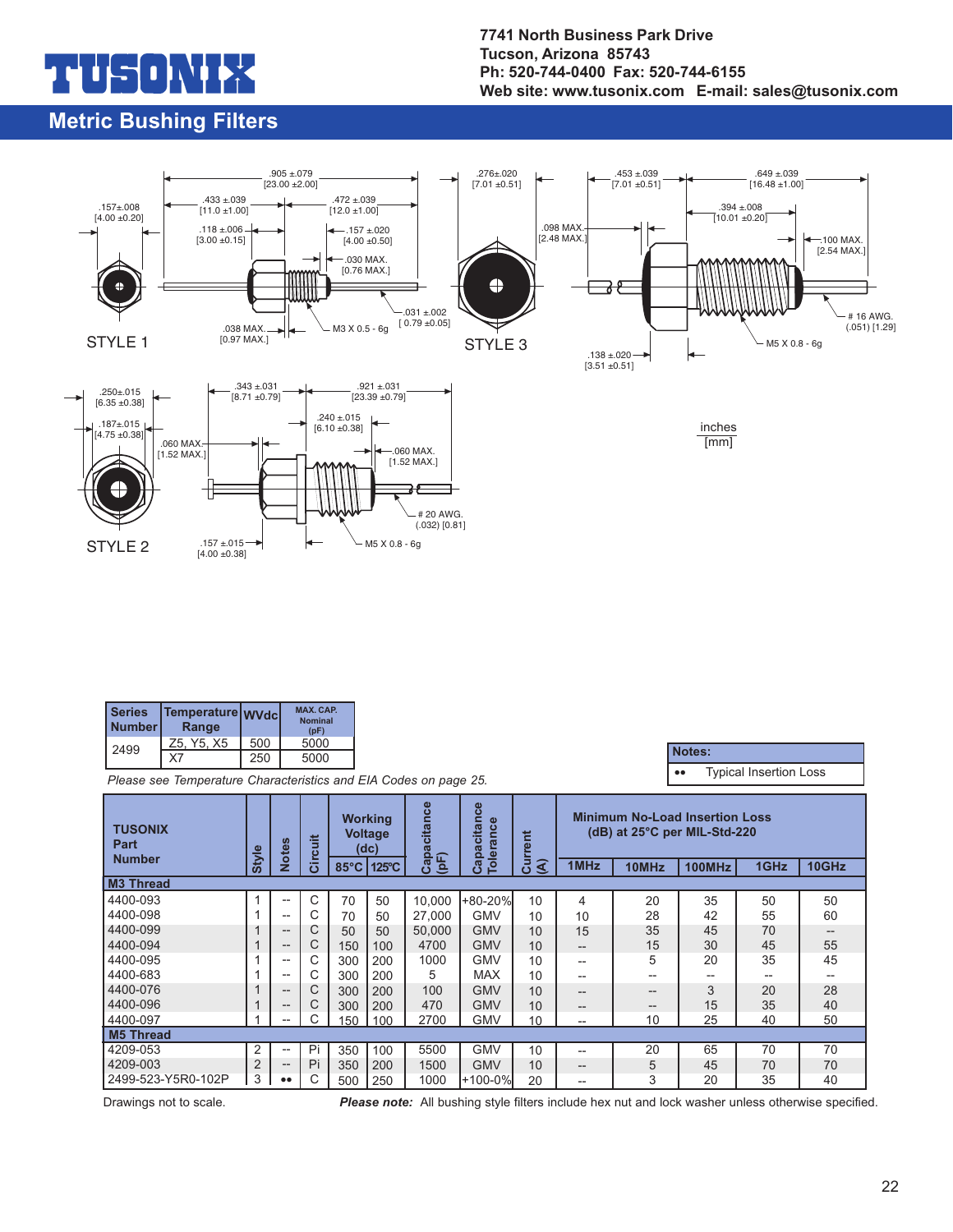

#### **Coaxial Broadband Filter 1/4-28 UNF-2A**



23 **Drawings not to scale.** All bushing style filters include hex nut and lock washer unless otherwise noted.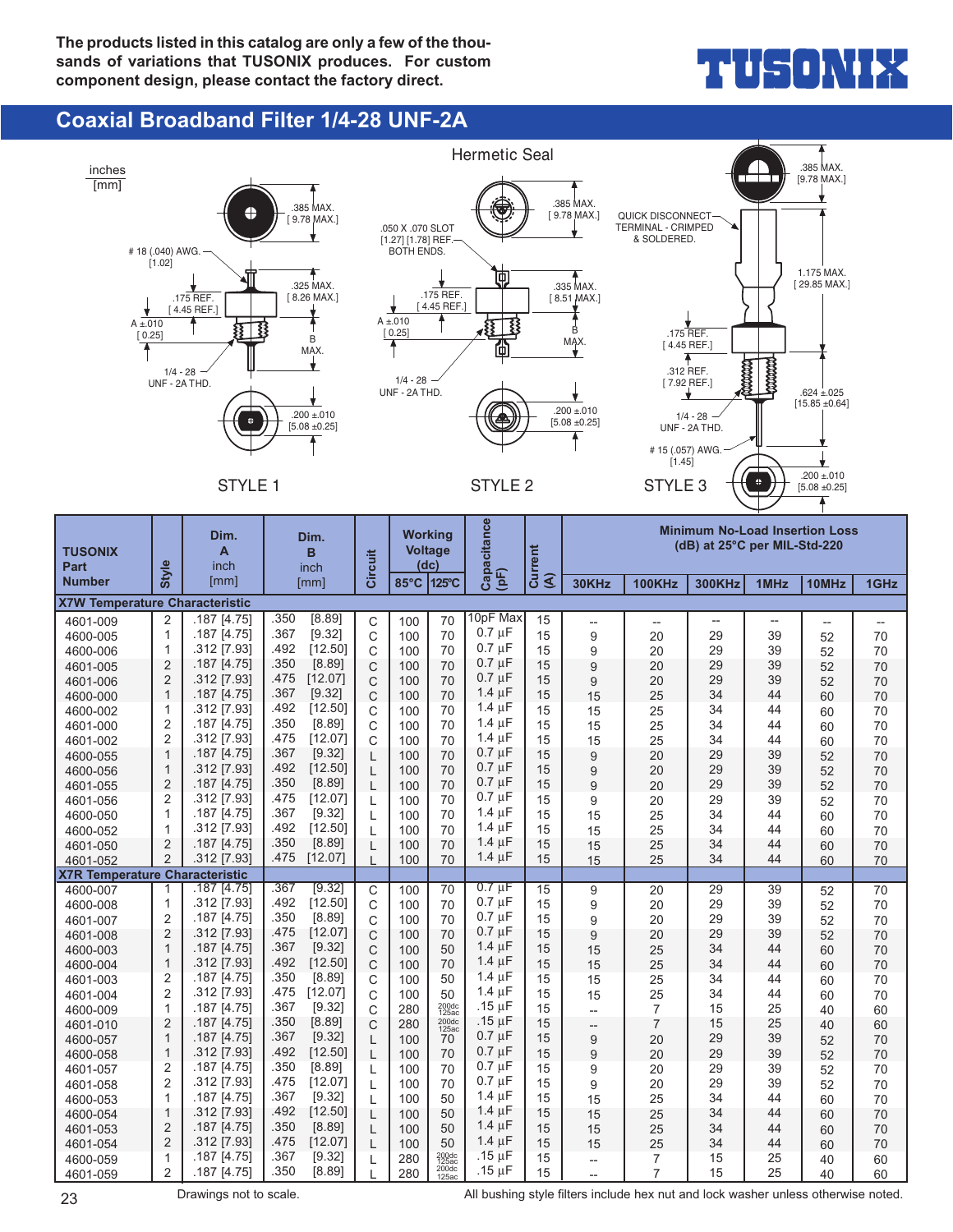## $\mathbf{I}$

#### **Coaxial Broadband Filter 1/4-28 UNF-2A and Standard Hardware Dimensions**

**Notes:**

▲ **12 AWG .081[2.06] Lead and**

**X7W Temp. Characteristic**

| <b>TUSONIX</b><br>Part                | <b>Style</b> | 8             | Dim.<br>A<br>inch      | Dim.<br>в<br>inch | 嵩                 |      | <b>Working</b><br><b>Voltage</b><br>(dc) | $\omega$<br>citan<br>$\Omega$                  | E       | <b>Minimum No-Load Insertion Loss</b><br>(dB) at 25°C per MIL-Std-220 |               |               |      |       |      |
|---------------------------------------|--------------|---------------|------------------------|-------------------|-------------------|------|------------------------------------------|------------------------------------------------|---------|-----------------------------------------------------------------------|---------------|---------------|------|-------|------|
| <b>Number</b>                         |              | $\frac{1}{2}$ | [mm]                   | [mm]              | .=<br>$\mathbf C$ | 85°C | 125°C                                    | (pF)<br>$\overline{\mathbf{a}}$<br>$\mathbf C$ | ্ব<br>ပ | 30KHz                                                                 | <b>100KHz</b> | <b>300KHz</b> | 1MHz | 10MHz | 1GHz |
| <b>X7R Temperature Characteristic</b> |              |               |                        |                   |                   |      |                                          |                                                |         |                                                                       |               |               |      |       |      |
| 4600-014                              | 3            | $- -$         | $-$                    | --                | ⌒                 | 100  | 70                                       | $0.7 \text{ uF}$                               | 20      | 9                                                                     | 20            | 29            | 39   | 52    | 70   |
| 4600-015                              | 3            | $- -$         | $-$                    | $-$               |                   | 100  | 50                                       | 1.4 uF                                         | 20      | 15                                                                    | 25            | 34            | 44   | 60    | 70   |
| 4600-016                              | 3            | $- -$         | $- -$                  | $-$               |                   | 280  | 200dc<br>125ac                           | .15 uF                                         | 20      | --                                                                    |               | 15            | 25   | 40    | 60   |
| 4600-070                              | 3            | $- -$         | $\qquad \qquad \cdots$ | $-$               |                   | 100  | 70                                       | $0.7 \mu F$                                    | 20      | 9                                                                     | 20            | 29            | 39   | 40    | 70   |
| 4600-067                              | 3            |               | $\qquad \qquad \cdots$ | $- -$             |                   | 100  | 70                                       | 1.2 uF                                         | 30      | 15                                                                    | 25            | 34            | 44   | 52    | 70   |
| 4600-071                              | 3            | $- -$         | $\qquad \qquad \cdots$ | $- -$             |                   | 100  | 50                                       | $1.4 \mu F$                                    | 20      | 15                                                                    | 25            | 34            | 44   | 60    | 70   |
| 4600-072                              | 3            | $- -$         | $- -$                  | $- -$             |                   | 280  | 200dc<br>125ac                           | .15 uF                                         | 20      | --                                                                    |               | 15            | 25   | 60    | 60   |

### **STANDARD HARDWARE DIMENSIONS**







| <b>NUT</b><br><b>THREAD</b> | <b>MOUNTING</b><br><b>TORQUE</b> |                                      | <b>HEX NUT</b>                       | <b>TYPE</b> |              | <b>LOCK WASHER</b> |               |
|-----------------------------|----------------------------------|--------------------------------------|--------------------------------------|-------------|--------------|--------------------|---------------|
| <b>SIZE</b>                 | <b>LIMITS</b>                    | A                                    | B                                    |             | C            | D                  | Е             |
| 4-40 UNC                    | $2$ lb.in.<br>$[.226 N-m]$       | .187 [4.75]                          | .062 [1.57]                          |             | .220 [5.59]  | .120 [3.05]        | .015 [0.38]   |
| 6-32 UNC                    | $2$ lb.in.<br>$[.226 N-m]$       | .187 [4.75]                          | .062 [1.57]                          | ı           | .283 [7.19]  | .146 [3.71]        | $.017$ [0.43] |
| 6-40 UNF                    | $3$ lb.in.<br>$[.339 N-m]$       | .187 [4.75]                          | .062 [1.57]                          | L           | .283 [7.19]  | .146 [3.71]        | $.017$ [0.43] |
| 8-32 UNC                    | 5 lb.in.<br>$[.565 N-m]$         | 250 [6.35]                           | .075 [1.91]                          | т           | .283 [7.19]  | .167 [4.24]        | $.018$ [0.46] |
| 8-36 UNF                    | 1lb.in.<br>$[.113 N-m]$          |                                      |                                      |             | .283 [7.19]  | .167 [4.24]        | $.015$ [0.38] |
| 12-28 UNF                   | 8 lb.in.<br>$[.904 N-m]$         | .250 [6.35]<br>.250 [6.35]           | .075 [1.91]<br>$.100$ [2.54]         |             | .387 [9.83]  | .220 [5.59]        | $.022$ [0.56] |
| 12-32 UNEF                  | 8 lb.in.<br>$[.904 N-m]$         | .250 [6.35]                          | .075 [1.91]                          |             | .387 [9.83]  | .220 [5.59]        | $.022$ [0.56] |
| 1/4-28 UNF                  | 8 lb.in.<br>$[.904 N-m]$         | $.313 \pm .015$<br>$[7.95 \pm 0.38]$ | $.125 \pm .015$<br>$[3.18 \pm 0.38]$ |             | .387 [9.83]  | .220 [5.59]        | $.022$ [0.56] |
| 5/16-24 UNF                 | 9 lb.in.<br>$[1.02 N-m]$         | $.375 \pm .010$<br>$[9.53 \pm 0.25]$ | .090 [2.29]                          | L           | .420 [10.6]  | .262 [6.65]        | $.025$ [0.63] |
| 5/16-32 UNEF                | 9 lb.in.<br>$[1.02 N-m]$         | $.375 \pm .010$<br>$[9.53 \pm 0.25]$ | .090 [2.29]                          | т           | .430[10.92]  | .318 [8.08]        | $.022$ [0.56] |
| 3/8-32 UNEF                 | 9 lb.in.<br>$[1.02 N-m]$         | $.500 \pm .010$<br>$[12.7 \pm 0.25]$ | .090 [2.29]                          | L           | .430 [10.92] | .318 [8.08]        | $.022$ [0.56] |
| M3 X 0.5                    | $2$ lb.in.<br>$[.226 N-m]$       | $.187 \pm .010$<br>$[4.75 \pm 0.25]$ | .062 [1.57]                          | L           | .500 [12.70] | .384 [9.75]        | $.022$ [0.56] |
| M5 X 0.8 6g                 | $7$ lb.in.<br>$[.790 N-m]$       | .250 [6.35]                          | .075 [1.91]                          | S           | .192 [4.88]  | .118 [2.99]        | $.025$ [0.63] |
|                             |                                  |                                      |                                      | S           | .277 [7.04]  | .172 [4.37]        | .034 [0.86]   |
|                             |                                  |                                      |                                      | S           | .361 [9.17]  | .225 [5.72]        | .050 [1.27]   |

#### **Characteristics**

- 1. Dimensions: Inches [metric] Dimensional Tolerance: ± .005 [0.13], thread tolerance class 2.
- 2. Standard finish: Silver
- 3. Nut material: Brass Washer material: Phosphor Bronze
- 4. When mounting filter without hardware, into tapped hole, the mounting torque applied to the filter body must be no more than 1/2 the torque limits listed on the chart to the left.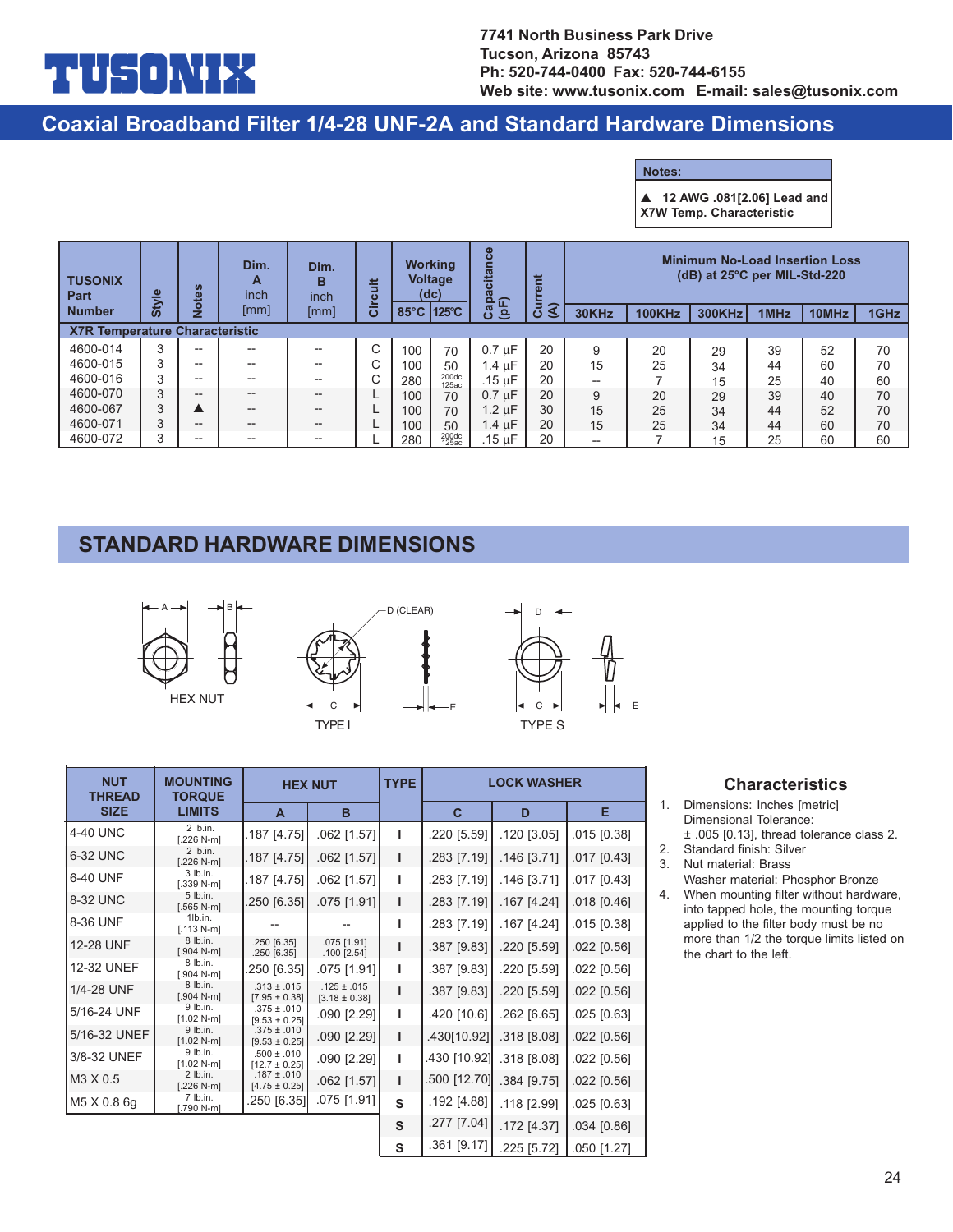## **THUSO) \\\ \**{

### **Product Installation Recommendations and EIA codes**

### **PRODUCT INSTALLATION RECOMMENDATIONS**

The components in this catalog are manufactured with ceramic dielectrics. To minimize possible damage to the components during installation, the recommendations below should be followed. For information concerning other installation requirements and/or component modifications, consult TUSONIX Customer Engineering at (520) 744-0400.

#### **General Recommendations**

| Handling:       | Excessive force or direct impact to the component may result in breakage. Lead bending or cutting,<br>if necessary, should be done with a support for the lead to prevent mechanical stress to the<br>component. Components with required lead modifications are available from TUSONIX. |  |  |  |  |
|-----------------|------------------------------------------------------------------------------------------------------------------------------------------------------------------------------------------------------------------------------------------------------------------------------------------|--|--|--|--|
| Lead Soldering: | Use a temperature controlled soldering iron with SN60 or SN63 RMA Flux core wire. Maximum<br>soldering temperature to be 500°F(260°C) with a dwell time of 3 seconds maximum. The use of a<br>heat sink between the component body and the solder joint is highly recommended.           |  |  |  |  |
| Flux Removal:   | Optimum flux removal can be achieved by vapor degreasing the components immediately after the<br>soldering operation. Total immersion of the components is not recommended.                                                                                                              |  |  |  |  |

#### **Solder Mount Recommendations**

| Mounting:  | Use a convection or infrared oven and SN60 or SN63 solder paste, or solder preforms, with RMA<br>Flux. The oven profile should slowly heat the entire assembly to a reflow temperature of 430°F<br>$(221^{\circ}C)$ , with a rate of change not to exceed $5^{\circ}F,3^{\circ}C/Sec.$ and a dwell time as short as possible. |
|------------|-------------------------------------------------------------------------------------------------------------------------------------------------------------------------------------------------------------------------------------------------------------------------------------------------------------------------------|
| Internal   | Use a temperature controlled soldering iron with SN62 silver bearing (2%) RMA Flux core solder                                                                                                                                                                                                                                |
| Electrode  | wire. The components should be preheated to 300 $\degree$ F (150 $\degree$ C), then soldered with a maximum                                                                                                                                                                                                                   |
| Soldering: | temperature of 500°F (260°C) and a dwell of 3 seconds maximum.                                                                                                                                                                                                                                                                |

#### **Bushing Mount Recommendations**

*For Mounting Torque, please see standard hardware dimensions table on page 24.*

#### **EIA/Tusonix Tolerance Codes**

| <b>TEMPERATURE</b><br><b>CHARACTERISTICS</b>        |                                                                                                        | <b>CAPACITANCE</b><br><b>TOLERANCE</b>             |      |                                            | <b>CAPACITANCE</b><br><b>TOLERANCE (Cont.)</b>            |      |                                            |  |
|-----------------------------------------------------|--------------------------------------------------------------------------------------------------------|----------------------------------------------------|------|--------------------------------------------|-----------------------------------------------------------|------|--------------------------------------------|--|
| <b>EIA Code</b><br>Z <sub>5</sub><br>Y <sub>5</sub> | <b>Temperature Range</b><br>+10 $^{\circ}$ C to +85 $^{\circ}$ C<br>$-30^{\circ}$ C to $+85^{\circ}$ C | Nominal<br>Capacitnce<br>10 $pF$ or<br><b>Less</b> | Code | <b>Nominal</b><br>Capacitnce<br>over 10 pF | <b>Nominal</b><br>Capacitnce<br>10 $pF$ or<br><b>Less</b> | Code | <b>Nominal</b><br>Capacitnce<br>over 10 pF |  |
| X <sub>5</sub>                                      | $-55^{\circ}$ C to $+85^{\circ}$ C                                                                     | GMV◆                                               | AA   | GMV◆                                       | ±20%                                                      | M    | ± 20%                                      |  |
| X7                                                  | -55 $^{\circ}$ C to +125 $^{\circ}$ C                                                                  |                                                    | A    | +50% -20%                                  | $± 0.4$ pF                                                | N    | $± 30\%$                                   |  |
| <b>EIA Code</b>                                     | Maximum Cap. Change                                                                                    | $± 0.1$ pF                                         | B    | ± 0.10%                                    |                                                           | P    | $+100\% -0\%$                              |  |
| D                                                   | ± 3.3%                                                                                                 | $± 0.25$ pF                                        | С    | ± 0.25%                                    | $± 0.2$ pF                                                | Q    | ± 15%                                      |  |
|                                                     | ± 4.7%                                                                                                 | $± 0.5$ pF                                         | D    | $± 0.50\%$                                 |                                                           | R    | ± 2.5%                                     |  |
|                                                     | ±7.5%                                                                                                  | $± 0.3$ pF                                         | Е    | $+70\% -30\%$                              |                                                           | S    | +50% -15%                                  |  |
| P                                                   | $±10\%$                                                                                                | $±1$ pF                                            |      | $± 1\%$                                    |                                                           |      | +30% -20%                                  |  |
| R                                                   | ±15%                                                                                                   | ± 2pF                                              | G    | $± 2\%$                                    |                                                           | U    | +80% -0%                                   |  |
| S                                                   | ± 22%                                                                                                  | ± 3%                                               | н    | ± 3%                                       |                                                           |      | $±7\%$                                     |  |
|                                                     | $+22\% -33\%$                                                                                          |                                                    |      | $+60\% -40\%$                              |                                                           | W    | +50% -30%                                  |  |
|                                                     | $+22\% -56\%$                                                                                          | ± 5%                                               |      | ± 5%                                       | MAX.                                                      | X    | +40% -10%                                  |  |
|                                                     | $+22\% -82\%$                                                                                          | ± 10%                                              | K    | ± 10%                                      |                                                           |      | +50% -0%                                   |  |
| W                                                   | $+22\% -90\%$                                                                                          | $± 2\%$                                            |      | +100% -40%                                 |                                                           |      | +80% -20%                                  |  |

◆GMV: TUSONIX Code: Guarantied Minimum Value **Please note: Maximum Capacitance for each part**